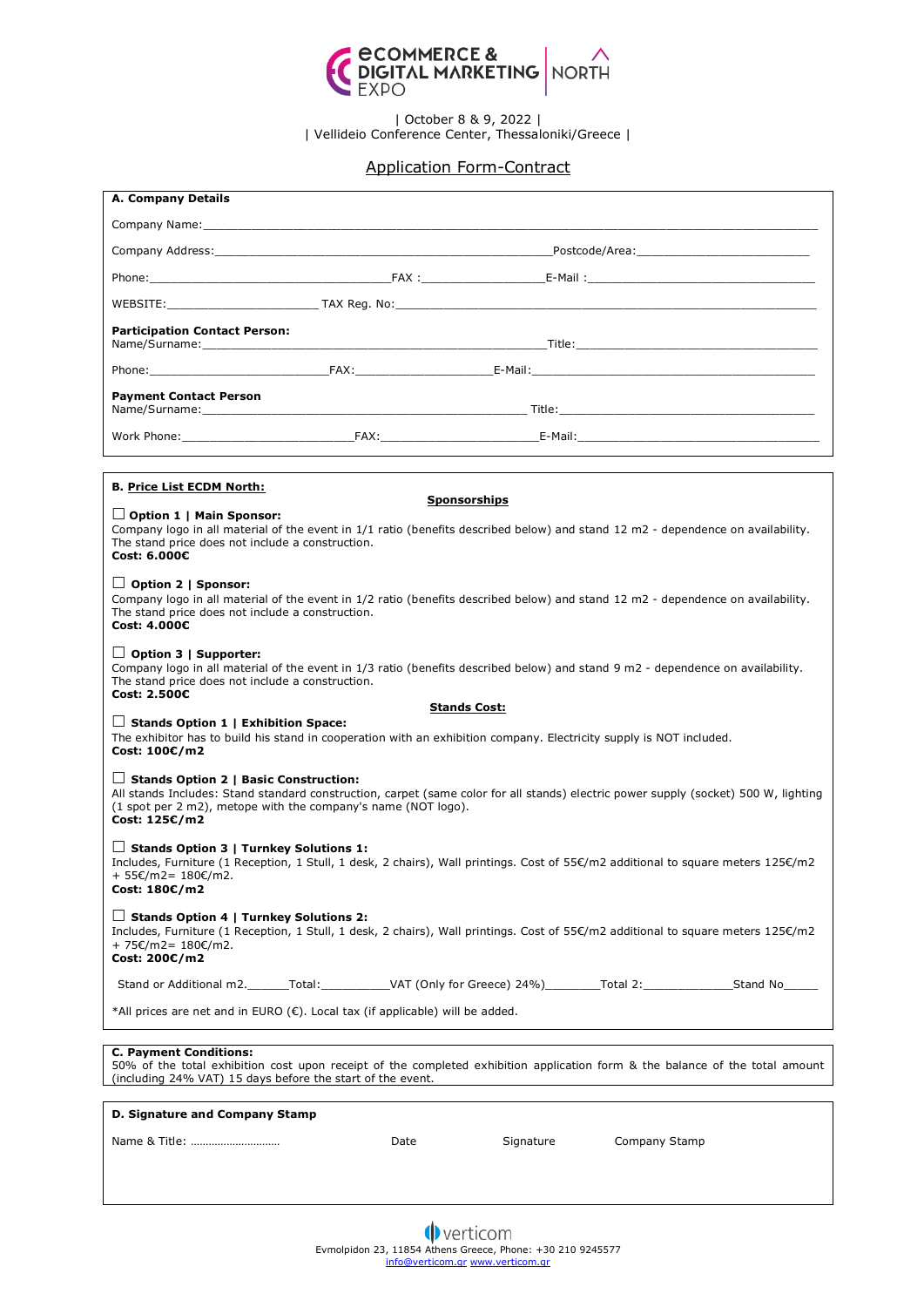

| October 8 & 9, 2022 | | Vellideio Conference Center, Thessaloniki/Greece |

## **Terms & Conditions**

Cancellation Policy: Once a contract has been signed and accepted by Verticom (Organizer of eCommerce & Digital Marketing Expo North (ECDM North)), the following cancellation policy applies: The exhibitor is liable for 50% of the total amount contracted, if cancelled in writing more than 90 days prior to the show. If the cancellation occurs within 90 days of the show, the exhibitor is liable for 100% of the contracted amount.

Signature: I have read this Application & Contract ("Agreement" or "contract") and understand it will become a binding contract upon the acceptance by Verticom and is subject to the basic terms and conditions stated on the reverse side hereof and the rules and regulations contained in the Exhibitor Information Kit (website), which rules and regulations are incorporated herein and made a part of this Application & Contract. Please return copy with payment to Verticom. In addition, please scan and email a copy of this contract to [info@verticom.gr](mailto:info@verticom.gr) to reserve your booth or sponsorship.

1. CONTRACT & ARBITRATION. This Agreement between Applicant ("Exhibitor") and Verticom, ("Show Management" or "Event"), shall constitute a valid and binding contract. Show Management reserves the right to render all interpretations and to establish further regulations as it may deem necessary for the general success of the Event. It is further agreed that the conditions, rules and regulations, as herein stated and as outlined in the Exhibitor Information Kit, are included in this contract by reference and are made part hereof as though fully incorporated herein, and that Exhibitor agrees to be bound by each and every one thereof. All disputes, differences or questions arising out of or relating to this Agreement, or the validity, interpretation, breach, violation or termination thereof, shall be finally and solely determined and settled by arbitration at Athens-Greece in accordance with the existing Commercial Arbitration Rules of the Greek Arbitration Association. The arbitrators may grant any remedy or relief deemed to be just and equitable. Judgment upon any arbitration award(s) may be entered and enforced in any court of competent jurisdiction.

2. USE OF SPACE. Show Management reserves the right to decline, prohibit or expel an exhibit which, in its sole judgment, is out of keeping with the character of the Event, this reservation being all inclusive as to persons, things, printed matter, product, conduct, sound level, etc. Distribution of advertising material and exhibitor solicitations of any sort shall be restricted to Exhibitor's booth. Exhibitor's exhibit or product may not extend into any aisle. Exhibitor shall not arrange its exhibit so as to obscure or prejudice adjacent Exhibitors. Exhibitor shall not assign or sublet any part of its assigned space without the written consent of Show Management. Any space not occupied by the time set for completion of installation of displays will be reassigned at the discretion of Show Management. All booth rentals paid will be retained by Show Management unless special arrangements have been made in advance. Exhibitor will keep its exhibit booth(s) open and staffed at all times during Event hours.

3. BOOTHS. Standard booth equipment (as described in the application form) is provided by Show Management without cost to Exhibitor. If Exhibitor plans to install a completely constructed display of such character that Exhibitor shall not require or desire the use of standard booth equipment, no part thereof shall so project as to obstruct the view of adjacent booths. Please refer to the "Booth Definition" diagram included in the Exhibitor Information Kit. Raw wood, cardboard or similar materials for wings to booths must be covered or painted if they are visible to adjacent booths. Exhibitor is also responsible for masking the "bones" of Pop-Up Displays if they are obtrusive and visible. Show Management reserves the right to mask these areas at Exhibitor's expense, if necessary. Failure to comply with the rules and regulations as stated in the Exhibitor Information Kit will result in the alteration or removal of the display at Exhibitor's expense. Rental fees for services and exhibit space are not refundable at the time of removal. Exhibitor shall be bound by all applicable and pertinent laws, codes and regulations of the municipality or other authorities having jurisdiction over the facility or the conducting of such expositions, together with the rules and regulations of the owners and/or operators of the facility in which the Event is held.

4. EXHIBITOR NON-COMPLIANCE. It is agreed that if Exhibitor fails to comply, in any respect, with the terms of this Agreement, then Show Management shall have the right, without notice to Exhibitor, to sell or offer for sale the exhibit space covered by this contract. Exhibitor shall be liable to Show Management for any deficiency, loss or damage suffered by Show Management, together with reasonable expenses and costs incurred by reason thereof. It is further agreed that the actual occupation of the exhibit space by an exhibit is of the essence thereof, and should Show Management be unable to effect the sale of the space as herein provided, Show Management is then expressly authorized to occupy or cause said space to be occupied in such a manner as it may deem in the best interests of the Event, without any rebate or allowance whatsoever to Exhibitor and without in any way releasing Exhibitor from any liability hereunder, and Exhibitor expressly agrees to pay the full sum as herein set forth. Show Management will not be liable for the non-fulfillment of this Agreement as to the delivery of exhibit space if non-delivery is due to any of the following causes: by reason of the facility being damaged or destroyed by fire, act of God, public enemy, war or insurrection, strikes, the authority of the law, postponement or cancellation of the Event or if the Event is canceled or postponed for any reason beyond the control of Show Management. If the Event is not held for any of the above-named reasons, Show Management will reimburse Exhibitor for amounts paid in, less actual, out-of-pocket expenses incurred, such as rent, advertising, labor, operating costs, etc., on a pro-rata basis.